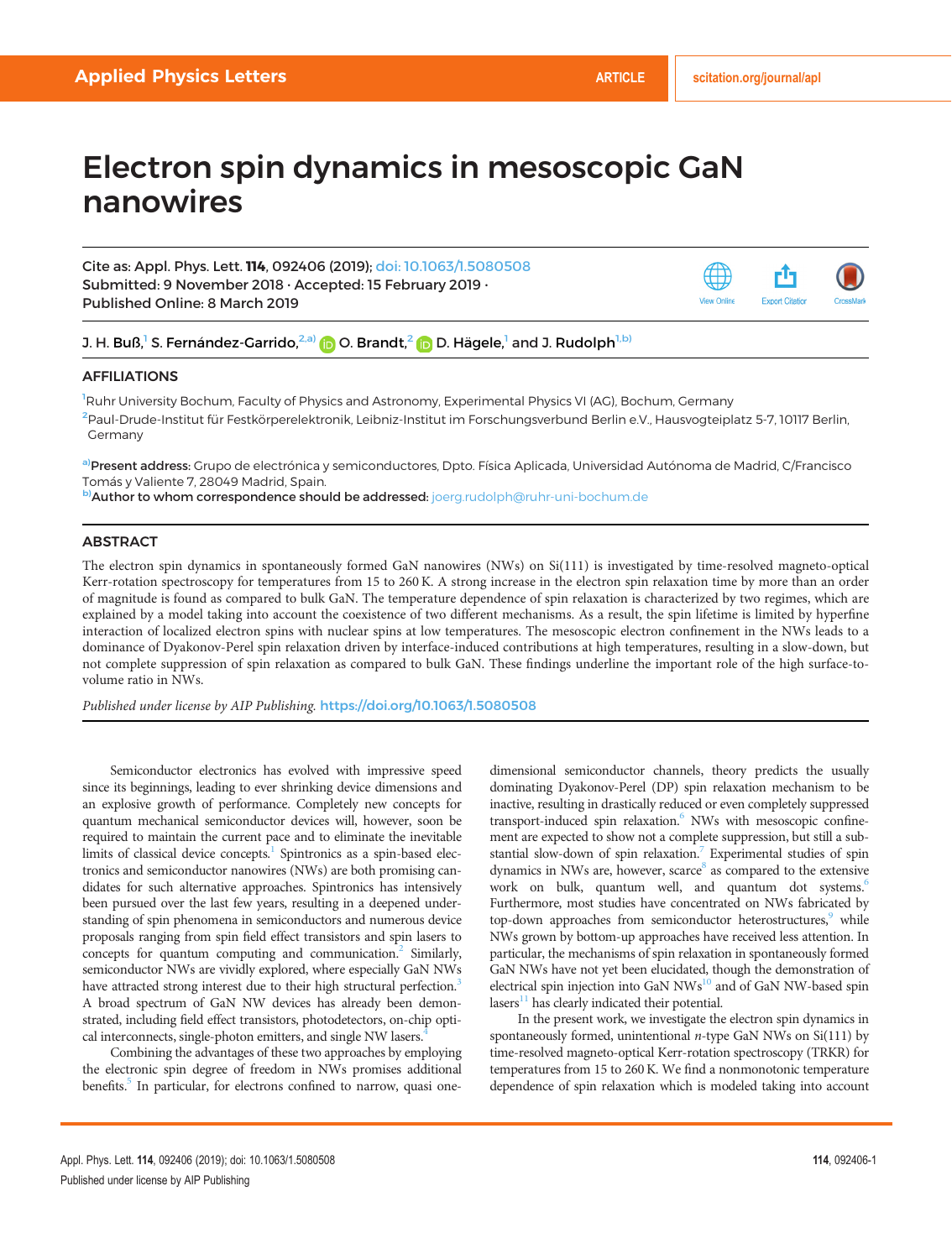both the hyperfine interaction of localized electron spins with nuclear spins and DP spin relaxation of delocalized electrons. The magnetic field dependence of spin relaxation allows us to identify interfaceinduced contributions as the driving force for DP relaxation.

The primarily investigated NW ensemble (sample A) was grown by plasma-assisted molecular beam epitaxy on a Si(111) substrate. Suitable growth conditions led to the spontaneous formation of NWs with a number density of 2  $\times$  10<sup>10</sup> cm<sup>-2</sup> and a length and diameter of  $(450 \pm 150)$  nm and  $(39 \pm 14)$  nm, respectively [see Figs. 1(a) and  $1(b)$ ].<sup>3</sup> Si and O donors lead to an unintentional *n*-type background doping. TRKR measurements were performed with the frequencydoubled output of a fs-modelocked Ti:sapphire laser, which was split into pump and probe beams. The pump beam was focused down to a spot with a diameter of approximately 100  $\mu$ m on the sample surface, exciting a spin-polarized electron ensemble in the GaN NWs. The temporal evolution of the initially created spin polarization was tracked via the Kerr-rotation of the linearly polarized probe pulse, which was time-delayed with respect to the pump pulse by a variable mechanical delay line. A cascaded lock-in amplifier detection scheme with polarization modulation of the pump beam was employed for sensitive detection.<sup>12</sup> The energy of the pump and probe was set to the maximum of the Kerr-rotation signal at each temperature, shifting from 3.48 eV at 15 K to 3.42 eV at 260 K following the temperatureinduced shrinkage of the bandgap. The average power of the pump and probe was 10 and 1 mW, respectively. The samples were mounted in a cold-finger cryostat, where an external magnetic field  $B_{\text{ext}}$  was applied in the sample plane.

Figure 1(c) shows exemplarily TRKR transients at different temperatures. The transients exhibit an oscillatory behavior due to spin Larmor precession around the external magnetic field and a temporal decay of the amplitude caused by spin relaxation and, in general, also by



FIG. 1. (a) Top and (b) bird's eye view scanning electron micrographs of the NW ensemble under investigation. (c) TRKR transients for different temperatures in an external magnetic field  $B_{ext} = 0.1$  T. (d) TRKR transient at 80 K together with a fit (grey line) accounting for the decay of the initially excited carrier population. The inset shows the initial decay in more detail.

the decay of the photo-excited carrier density. The corresponding Larmor precession frequency  $\omega_L$  and spin relaxation time  $\tau_s$  are extracted by damped cosine fits  $[A_1 \exp(-t/\tau_c) + A_2] \exp(-t/\tau_s)$  $\cos[\omega_L(t - t_0)]$  to the TRKR transients [see Fig. 1(d)],<sup>13</sup> where  $\tau_c$ accounts for the decay of the initially excited charge carrier population.<sup>14</sup> The Larmor precession frequency  $\omega_L$  shows a perfectly linear magnetic field dependence following  $\omega_L = g\mu_B B_{\text{ext}}/\hbar$  with g as the Landé g-factor (not shown), which indicates purely electronic spin dynamics without excitonic contributions[.15](#page-4-0) We note that possible excitonic contributions decay very rapidly on a ps time scale due to excitonic recombination and fast excitonic spin relaxation.<sup>16</sup> The electron g-factor obtained from the measured  $\omega_I$  is compatible with the GaN bulk value<sup>[17](#page-4-0)</sup>  $g \approx 1.95$  and shows no temperature dependence within the experimental accuracy (not shown). This insensitivity of the g-factor to temperature changes or confinement effects is expected from  $\mathbf{k} \cdot \mathbf{p}$ -theory for the combination of a large bandgap and small spin orbit coupling (SOC) in  $GaN<sup>17</sup>$ 

In the following, we will discuss the temperature dependence of spin relaxation. Figure  $2(a)$  shows the temperature dependence of the spin relaxation time  $\tau_s$  from  $T = 15$  to 260 K at  $B_{ext} = 0.1$  and 1 T. Overall, long spin relaxation times in the ns range are observed, which exceed the spin relaxation times of free, delocalized electrons in bulk GaN by more than an order of magnitude.<sup>13,19,20</sup> The temperature dependence of spin relaxation shows a nonmonotonic behavior, where two regimes of spin relaxation can be clearly distinguished. In the low temperature regime for  $T < 100$  K, the spin relaxation time increases with temperature, while in the high temperature regime for  $T > 100$  K, a decrease in  $\tau_s$  with temperature is observed.

The observed nonmonotonic temperature dependence can be explained by the action of two distinctively different spin relaxation mechanisms as we will discuss in the following. At low temperatures, we assume that spin relaxation of localized electrons governs the total spin relaxation, while spin relaxation of delocalized electrons is assumed to dominate at high temperatures. The individual temperature dependencies of these spin relaxation mechanisms lead—in combination with the temperature-dependent degree of localization—to the observed nonmonotonic temperature dependence.

For a quantitative comparison of the experimentally determined spin relaxation times with this model, we plot the temperature dependence of the spin relaxation rate  $\gamma_s = 1/\tau_s$  at 0.1 T in [Fig. 2\(b\)](#page-2-0) on a double-logarithmic scale. At low temperatures, spin relaxation of localized electrons via hyperfine interactions with nuclear spins is assumed to dominate. The nuclear spins act like an effective magnetic field on the electron spin, with fluctuations of this effective magnetic field leading to spin relaxation.<sup>21</sup> The corresponding spin relaxation rate  $\gamma_s^{\text{HF}}$ can be approximated by $22,23$  $22,23$ 

$$
\gamma_s^{\text{HF}} = \frac{1}{\hbar} \left( \frac{2 \sum_i I_i (I_i + 1) A_i^2 y_i}{3N_n} \right)^{1/2},\tag{1}
$$

for non-interacting electrons, where  $N_n$  is the number of nuclei overlapping with the electron wavefunction,  $24 A_i$  $24 A_i$  is the hyperfine constant,  $I_i$  is the nuclear spin, and  $y_i$  is the abundance of isotope *i*. A spin relaxation rate  $\gamma_s^{\text{HF}} \approx 0.79 \text{ ns}^{-1}$  follows, if an averaged hyperfine constant  $A_{Ga} = 42 \mu eV$  is used for the Ga isotopes <sup>69</sup>Ga and <sup>71</sup>Ga with I = 3/2 and the hyperfine interaction with the nitrogen nuclei is neglected.<sup>[25](#page-4-0)</sup> The estimated value for  $\gamma_s^{\text{HF}}$  agrees well with the experimentally observed low temperature value  $\gamma_s = 0.86 \text{ ns}^{-1}$  [see also the dashed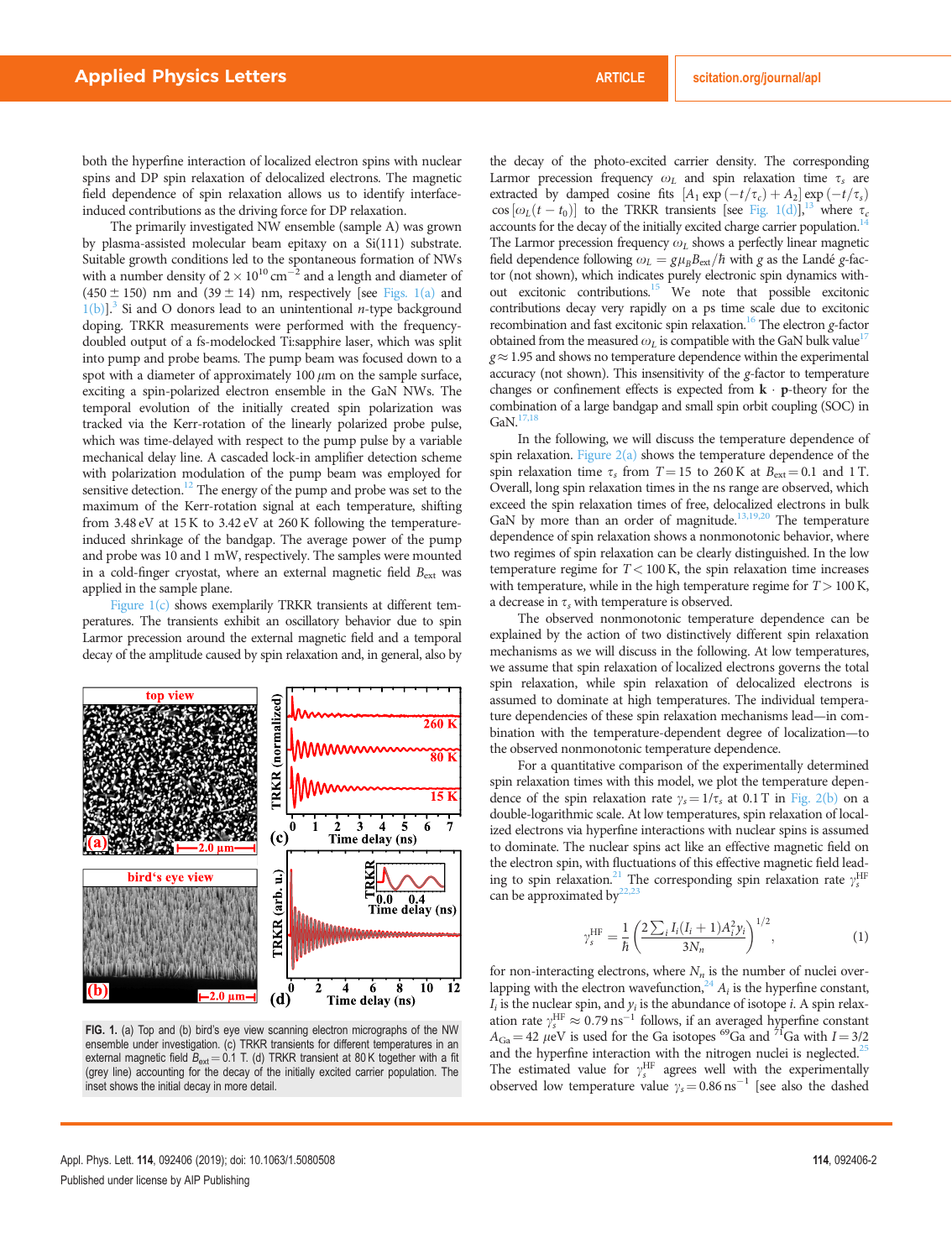<span id="page-2-0"></span>

FIG. 2. (a) Temperature dependence of the spin relaxation time  $\tau_s$  in an external magnetic field of  $B_{\text{ext}} = 0.1$  T (filled symbols) and 1 T (open symbols) for the NW ensemble under investigation (sample A). Low-temperature values of the spin relaxation time are shown for three additional samples B–D. (b) Temperature dependence of the spin relaxation rate  $\gamma_s$  for sample A at  $B_{\text{ext}} = 0.1$  T. The lines show a<br>fit of the total spin relaxation rate  $\gamma_s^{\text{total}}$  according to Eq. [\(6\)](#page-3-0) and the corresponding<br>contributions of  $\gamma_s^{\text{LT}}$  and  $\gamma_s$ 

line in Fig. 2(b)]. The assumption of hyperfine-dominated spin relaxation is also supported by the comparable low-temperature values of the spin relaxation time in three further samples  $[B-D, \text{see Fig. 2(a)}]$  despite their different NW number densities, NW length, and diameters.

At high temperatures, DP spin relaxation of delocalized electrons is usually dominating in III–V semiconductors.<sup>6</sup> DP relaxation is based on the combined action of random momentum scattering and spin orbit coupling (SOC), which causes a conduction band spin splitting given by  $H_{so} = \frac{\hbar}{2} \Omega(\mathbf{k}) \cdot \boldsymbol{\sigma}$ , with  $\boldsymbol{\sigma}$  as the vector of Pauli spin matrices. This spin splitting acts like an effective, wavevectordependent magnetic field  $\Omega(k)$  on the spins of delocalized electrons. The effective magnetic field forces the electron spins to precess around the effective magnetic field axis. Momentum scattering changes  $\Omega(k)$ randomly, corresponding to fluctuations of the effective magnetic field which randomize the spin for an ensemble of electrons. The tensor of spin relaxation rates follows in a basic approach as<sup>2</sup>

$$
\gamma_{s,ij}^{\rm DP} = \frac{1}{2} \left( \delta_{ij} \langle \mathbf{\Omega}^2 \rangle - \langle \Omega_i \Omega_j \rangle \right) \tau_p^{\rm eff} \equiv \langle \Omega_{\rm eff}^2 \rangle_{ij} \tau_p^{\rm eff}, \tag{2}
$$

where  $\langle \ldots \rangle$  denotes averaging over the electron momentum distribution and  $\tau_p^{\text{eff}}$  is the effective momentum scattering time. In general,

different effects can contribute to the total effective magnetic field  $\Omega_{\text{total}}(\mathbf{k}) = \sum_i \Omega_i(\mathbf{k})$ . For NWs with a wurtzite (WZ) structure, contributions due to the inversion asymmetry of the underlying bulk material and due to interface effects are expected.<sup>8</sup> We will start by discussing the effective magnetic field  $\Omega_{wz}(\mathbf{k})$  for bulk wurtzite GaN, which is distinctively different from the effective magnetic field for semiconductors with a zincblende structure, $^{28}$  as it includes a term linear in  $k$  (Rashba term)<sup>29</sup> and a cubic  $k^3$ -term due to the wurtzite bulk inversion asymmetry, $30$  corresponding to

$$
\Omega_{\text{wz}}(\mathbf{k}) = \frac{2}{\hbar} \left[ \gamma_e (bk_z^2 - k_{\parallel}^2) + \alpha_e \right] \begin{pmatrix} k_y \\ -k_x \\ 0 \end{pmatrix}.
$$
 (3)

Here,  $\gamma_e$  is the Dresselhaus coefficient, b is a structural coefficient,  $\alpha_e$  is the Rashba coefficient,  $z \parallel [0001]$  (c-axis),  $x \parallel [11\overline{2}0], y \parallel [1\overline{1}00]$  and  $k_{\parallel}^2 = k_x^2 + k_y^2$ . While DP relaxation in bulk GaN is dominated by the linear Rashba term,<sup>13</sup> spatial confinement in low-dimensional structures can strongly influence DP relaxation. For electrons confined in NWs, three regimes of DP spin relaxation are expected: For extremely narrow NWs with radius R comparable to the Fermi wavelength  $\lambda_F$ , only the lowest subband is occupied, corresponding to a single 1D transport channel. The DP mechanism is completely switched off in this regime. For wider NWs with radius  $\lambda_F < R < \ell_e$  between the Fermi wavelength and the elastic mean free path  $\ell_e$ , higher subbands become occupied and DP spin relaxation occurs due to intersubband scattering.<sup>27,[31,32](#page-4-0)</sup> For even wider NWs with radius  $\ell_e \ll R < L_{so}$  between the elastic mean free path  $\ell_e$  and the spin orbit length  $L_{so}$ , numerous subbands are occupied, corresponding to a diffusive transport regime. The NWs investigated here fall in this last regime of mesoscopic confinement, as they show no quantization effects, but have radii R much smaller than the spin orbit length  $L_{so} \approx \hbar \pi/(m^* \alpha_e) \approx 1.3 \,\mu \text{m}^{33}$  This mesoscopic confinement was recently theoretically predicted to lead to strongly suppressed spin relaxation in narrow wurtzite NWs with a peculiar speedup of spin relaxation up to bulk values for  $R \rightarrow L_{so}/4$ .<sup>34</sup> The strongly suppressed spin relaxation in the diffusive 1D limit was found to be governed by the cubic Dresselhaus term, which is almost negligible for spin relaxation in the bulk. The corresponding spin relaxation rate  $\gamma_s^{\rm 1D}$  is predicted to be anisotropic with  $\gamma_{s,\perp}^{1D} = \gamma_{s,z}^{1D}/2$  and should show a characteristic cubic  $T^3$ -temperature dependence of the effective magnetic field average with

$$
\gamma_s^{1D} = Q \frac{m^{*3}}{\hbar^8} (1+b)^2 \gamma_e^2 (k_B T)^3 \tau_p^{\text{eff}}, \tag{4}
$$

for non-degenerate doping levels, where  $m^*$  is the effective electron mass,  $k_B$  is the Boltzmann constant, and Q is a numerical factor on the order of one.

A further contribution to the total effective magnetic field  $\Omega_{total}$ can arise from the inversion asymmetry at the NW sidewalls, as was demonstrated for wurtzite GaAs/(Al,Ga)As core/shell NWs.<sup>8</sup> The corresponding effective magnetic field

$$
\Omega_{\text{IIA}}(\mathbf{k}) = \frac{2}{\hbar} \begin{pmatrix} 0 \\ -\alpha_{\perp} k_z \\ \alpha_{\parallel} k_y \end{pmatrix}
$$
 (5)

is linear in k, with  $\alpha_{\parallel}$  and  $\alpha_{\perp}$  being the spin orbit coupling coefficients governing the strength of the interface-induced field parallel and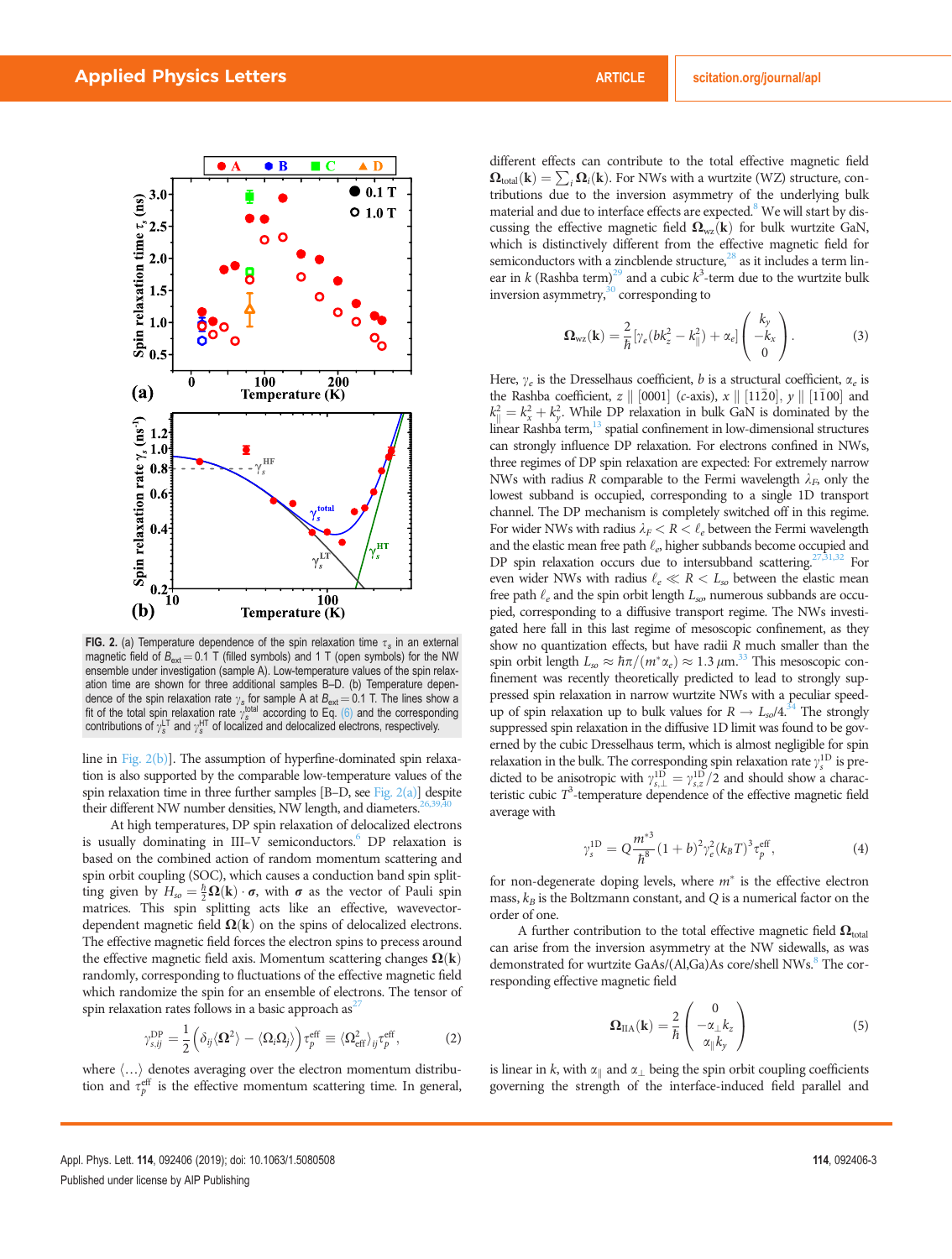<span id="page-3-0"></span>perpendicular to the WZ  $c$ -axis.<sup>8</sup> Such  $k$ -linear contributions to the effective magnetic field lead to a linear T temperature dependence of the effective magnetic field average for non-degenerate electrons, corresponding to an averaged spin relaxation rate  $\gamma_s^{\text{IIA}} \propto (k_B T) \tau_p^{\text{eff}}$ .

The effective momentum scattering time  $\tau_p^{\text{eff}}$  entering the DP spin relaxation rate [cf. Eq.  $(2)$ ] depends generally in a complex way on temperature, doping density, and defect density. We therefore model the temperature dependent spin relaxation rate for delocalized electrons by a simple power-law dependence  $\gamma_s^{\text{DP,fit}} = \beta T^{\kappa}$  to account for a temperature-dependent momentum scattering time.

In total, both hyperfine-interaction induced spin relaxation of localized electrons and DP spin relaxation of delocalized electrons contribute to the total spin relaxation, which is characterized by a common spin relaxation rate  $\gamma_s^{\text{total}}$  due to fast spin exchange.<sup>12,[21](#page-4-0)</sup> The total spin relaxation rate is then given by<sup>35</sup>

$$
\gamma_s^{\rm total} = \gamma_s^{\rm LT} + \gamma_s^{\rm HT} = \eta_{\rm loc}(T) \gamma_s^{\rm HF,fit} + [1 - \eta_{\rm loc}(T)] \gamma_s^{\rm DP,fit}, \quad \text{(6)}
$$

with  $\eta_{\text{loc}}(T)$  as the temperature-dependent degree of localization. We approximate  $\eta_{\text{loc}}(T)$  as a simple thermally activated process  $\eta_{\text{loc}}(T) = n_{\text{loc}}(T)/n_{\text{total}} = 1 - \exp(-E_b^{\text{eff}}/k_B T)$ , where  $n_{\text{loc}}$  is the density of localized electrons,  $n_{\text{total}}$  is the total electron density, and  $E_b^{\text{eff}}$  is an effective binding energy to a localization center.<sup>36</sup>

A fit of Eq. (6) to the experimental spin relaxation rates gives very good agreement with the fit parameters  $\gamma_s^{\text{HF, fit}}$  $= (0.93 \pm 0.23) \text{ ns}^{-1}, E_b^{\text{eff}} = (3.7 \pm 1.5) \text{ meV}, \text{ and } \kappa = 2.6 \pm 0.4 \text{ [cf.]}$ [Fig. 2\(b\)](#page-2-0)]. The value for  $\gamma_s^{\text{HF,fit}}$  is in good agreement with the theoretically estimated value  $\gamma_s^{\text{HF}}$ , supporting the assumption of hyperfineinduced spin relaxation at low temperatures. The value of the effective binding energy  $E_b^{\text{eff}}$  is significantly lower than donor ionization energies for Si and O donors in bulk GaN. However, a direct comparison is difficult due to the simplicity of the model employed here, which completely neglects, for example, the densities of states involved. In addition, binding energies can be strongly reduced by surface effects.<sup>37</sup>

The value of the exponent  $\kappa$  alone does not allow to determine the relative strength of the bulk and the interface contribution to the total DP relaxation, as the temperature dependence of the momentum scattering time  $\tau_p^{\text{eff}}$  is not known. Magnetic field dependent measurements give, however, an access to the spatial symmetry of the spin relaxation tensor $19,31$  which differs for the two contributions [cf. Eqs. [\(3\)](#page-2-0) and [\(5\)](#page-2-0)]. Figure 3(a) shows the magnetic field dependence of the spin relaxation time at  $T = 260$  K, which is characterized by a pronounced drop from its zero-field value to significantly smaller values for application of a transverse magnetic field  $B_{\text{ext}} > 0$ . Exactly the opposite behavior with an increase in the spin relaxation time for application of a transverse magnetic field is expected for the contribution due to the wurtzite bulk inversion asymmetry, $8,19$  $8,19$  thus ruling out a dominant role of this contribution. The observed drop of the spin relaxation time in a transverse magnetic field has, however, been reported in GaAs/(Al,Ga)As core/shell NWs where it has been attributed to the dominance of the interface-induced contribution to DP relaxation.<sup>8</sup> The dominant role of the interface-induced contribution is further supported by an estimated value for  $\gamma_s^{\text{1D}}$  [Eq. [\(4\)\]](#page-2-0) of about  $0.02 \text{ ns}^{-1}$ ,  $38,41,42$  which is significantly smaller than the spin relaxation rates observed in the experiment, even when taking into account the predicted strong increase in spin relaxation for increasing NW radii R  $\rightarrow$  L<sub>so</sub>/4. Finally, with  $\kappa = 2.6 \pm 0.4$  from the temperature-dependent measurements above, the predicted linear T dependence of the



FIG. 3. Magnetic field dependence of the spin relaxation time  $\tau_s$  for the NW ensemble under investigation at (a)  $T = 260$  K and (b) at 15 K for comparison.

effective magnetic field average for the interface-induced contribution corresponds to a temperature dependence  $\tau_p^{\text{eff}} \propto T^{1.6\pm0.4}$  for the effective momentum scattering time. This exponent is compatible with the weak temperature dependence found in spin relaxation measurements in bulk  $\text{GaN}^{13}$  due to the combined action of electron-electron scattering, ionized-impurity scattering, and surface scattering.

To summarize, we have investigated the electron spin dynamics in spontaneously formed GaN NWs for temperatures from 15 to 260 K. The spin relaxation time shows a nonmonotonic temperature dependence which is modeled by a transition from a low temperature regime, where spin relaxation of localized electrons dominates, to a high temperature regime with Dyakonov-Perel relaxation of mesoscopically confined electrons as the dominating mechanism. Magnetic field dependent measurements show that Dyakonov-Perel relaxation is governed by an interface-induced contribution from the NW sidewalls, demonstrating the importance of the high surface-to-volume ratio in these NWs.

We thank J. K. Zettler for the preparation of the samples grown using a two-step process. S. Fernández Garrido acknowledges the partial financial support received through the Spanish program Ramón y Cajal (cofinanced by the European Social Fund) under Grant No. RYC-2016-19509 from Ministerio de Ciencia, Innovación y Universidades.

#### **REFERENCES**

- <sup>1</sup>G. E. Moore, Electronics 38, 114 (1965); M. Waldrop, [Nature](https://doi.org/10.1038/530144a) 530, 144 (2016).<br><sup>2</sup>Shin, Physics in Samicanductors, odited by M. J. Dynkonov (Springer Verla
- <sup>2</sup>Spin Physics in Semiconductors, edited by M. I. Dyakonov (Springer-Verlag, Berlin, 2008); Semiconductor Spintronics and Quantum Computation, edited by D. D. Awschalom and N. Samarth (Springer-Verlag, Berlin, 2002).
- <sup>3</sup>L. Geelhaar, C. Chèze, B. Jenichen, O. Brandt, C. Pfüller, S. Münch, R. Rothemund, S. Reitzenstein, A. Forchel, T. Kehagias, P. Komninou, G. P. Dimitrakopulos, T. Karakostas, L. Lari, P. R. Chalker, M. H. Gass, and H. Riechert, [IEEE J. Sel. Top. Quantum Electron.](https://doi.org/10.1109/JSTQE.2010.2098396) <sup>17</sup>, 878 (2011). <sup>4</sup>
- <sup>4</sup>Y. Huang, X. Duan, Y. Cui, and C. M. Lieber, [Nano Lett.](https://doi.org/10.1021/nl015667d) 2, 101 (2002); M. Beeler, P. Hille, J. Schörmann, J. Teubert, M. de la Mata, J. Arbiol, M. Eickhoff, and E. Monroy, *[ibid.](https://doi.org/10.1021/nl5002247)* 14, 1665 (2014); F. González-Posada, R. Songmuang, M. Den Hertog, and E. Monroy, [ibid.](https://doi.org/10.1021/nl2032684) 12, 172 (2012); M. D. Brubaker, P. T. Blanchard, J. B. Schlager, A. W. Sanders, A. Roshko, S. M. Duff, J. M. Gray, V. M. Bright, N. A. Sanford, and K. A. Bertness, *[ibid.](https://doi.org/10.1021/nl303510h)* 13, 374 (2013); M. J. Holmes, K. Choi, S. Kako, M. Arita, and Y. Arakawa, *ibid*. 14, 982 (2014); J. C. Johnson, H.-J. Choi, K. P. Knutsen, R. D. Schaller, P. Yang, and R. J. Saykally, [Nat. Mater.](https://doi.org/10.1038/nmat728) 1, 106 (2002).<br>5 J. Tang and K. L. Wang, [Nanoscale](https://doi.org/10.1039/C4NR07611G) 7, 4325 (2015); S. M. Frolov, S. R. Plissard,
- S. Nadj-Perge, L. P. Kouwenhoven, and E. P. A. M. Bakkers, [MRS Bull.](https://doi.org/10.1557/mrs.2013.205) 38, 809  $(2013)$
- 6 M. W. Wu, J. H. Jiang, and M. Q. Weng, [Phys. Rep.](https://doi.org/10.1016/j.physrep.2010.04.002) 493, 61 (2010).